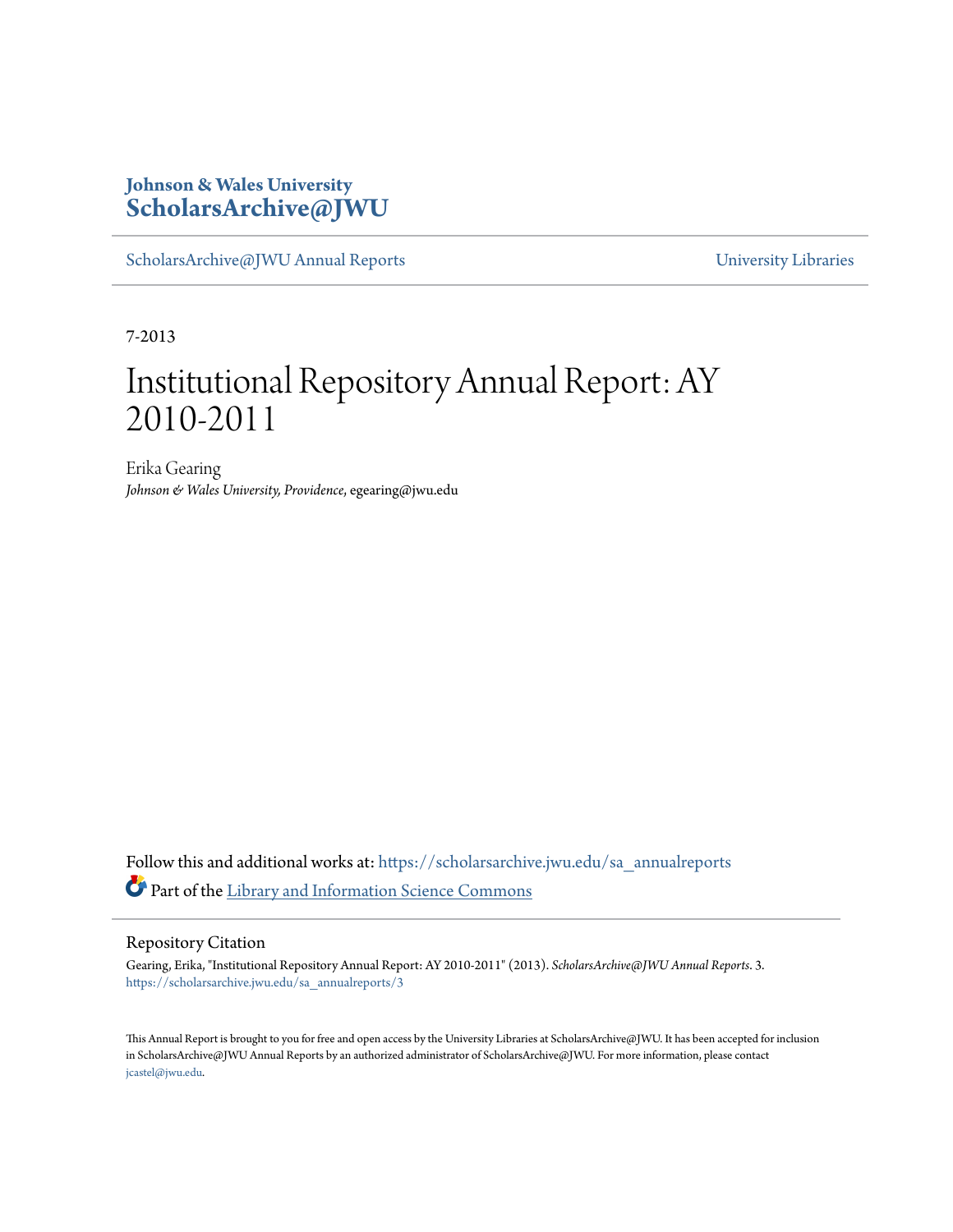

ScholarsArchive@JWU

# **Annual Report AY 2010-2011 Year 5**

**Prepared by:**

**Erika Gearing, Reference Services Librarian & ScholarsArchive@JWU Administrator**

**April 2013**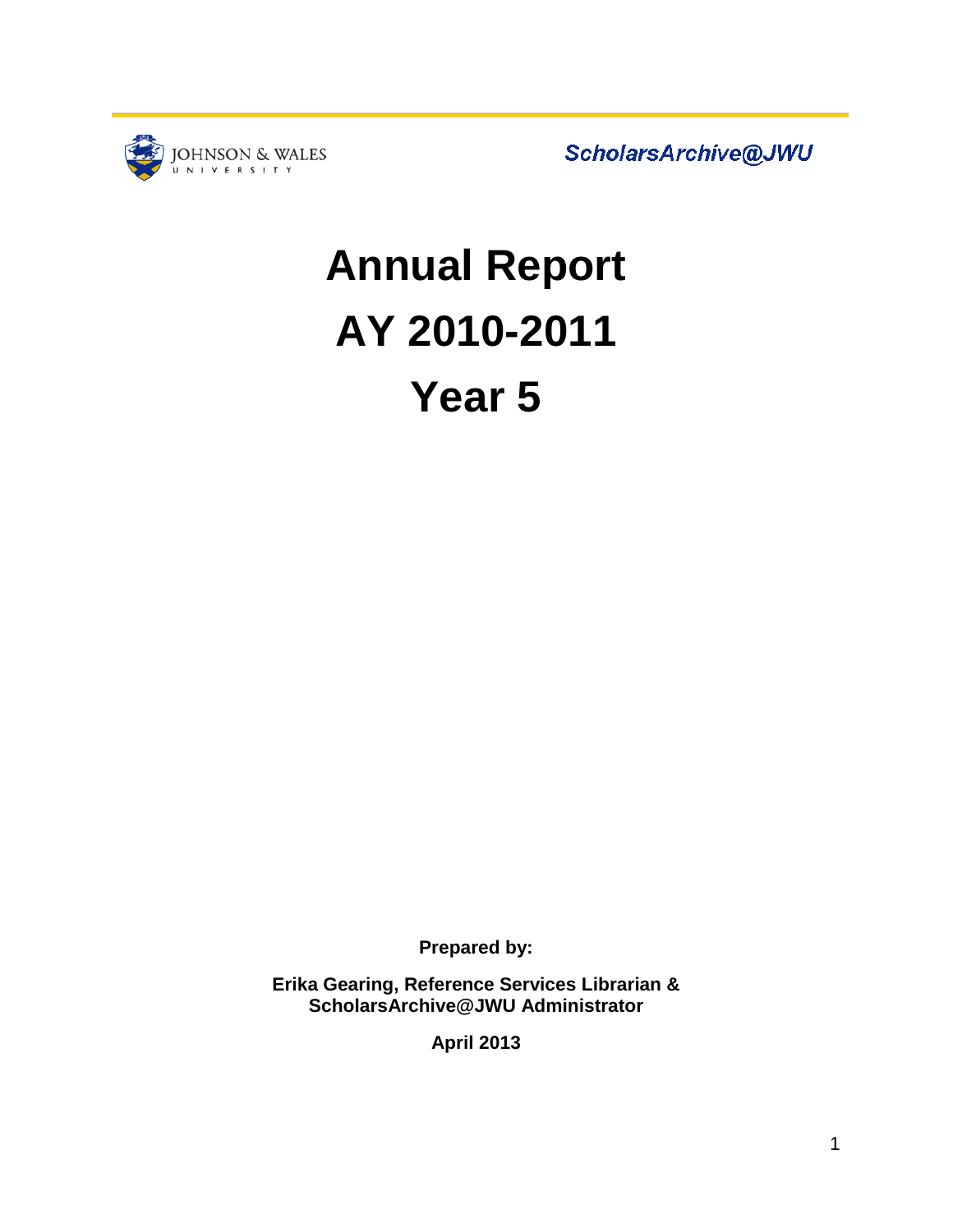#### **Overview**

The *ScholarsArchive@JWU* is a digital showcase that provides open access to journal articles, working papers, dissertations and theses, and other creative works published by the Johnson & Wales University faculty, staff, colleges, departments, and students. There are also a number of restaurant menu collections provided by various donors.

The *ScholarsArchive@JWU* is a unique library service that provides an open access platform for faculty, staff, and students to share their knowledge and contributions with the global community. The *ScholarsArchive@JWU* is also an invaluable promotional and marketing tool for contributors and the university. Prospective students, faculty, and staff can easily access examples of high quality scholarship, publications, events, and creative works.

#### **This report covers activity from: July 2010 – June 2011**

#### **Activity Summary**

The primary focus this year was to strengthen outreach initiatives and continue to collect and digitize scholarly and creative works. While the overall number of submissions and downloads decreased from AY 2009-2010, new and returning visitors significantly increased. It's also interesting to note the variety of items listed in the "Top 20 Items" compared to last year. The Charlotte (CTL) campus also made significant contributions in a variety of disciplines.

#### **Summary of New Content**

- 153 National Restaurant Association menus
- 36 Library newsletters
- 34 ETDs
- 9 School of Arts & Sciences newsletters
- 9 Library staff publications
- 8 Culinary faculty publications
- 6 School of Arts & Sciences Undergraduate Academic Symposium works
- 5 Administration publications
- 2 University Office publications
- 1 Outstanding Student Scholarship work
- 1 Graduate School Administration work
- 1 Management faculty work
- 1 Economics faculty work

#### **New Partnerships**

- Charlotte Campus (CTL): Library staff publications and newsletters, Culinary faculty, Administration, Honors program  $(1<sup>st</sup> UG$  honors thesis published)
- Providence Campus (PVD): Management faculty, Economics faculty, School of Arts & Sciences – Newsletter

#### **Outreach**

- Hospitality College Faculty Meeting, August 31, 2010
- Charlotte Campus Faculty In-service, January 28, 2011
- Providence Campus Deans Committee Meeting, "ScholarsArchive@JWU: The Power of [Open Access](http://scholarsarchive.jwu.edu/staff_pub/11/) Publishing," March 29, 2011
- College of Business Department Chairs, April 7, 2010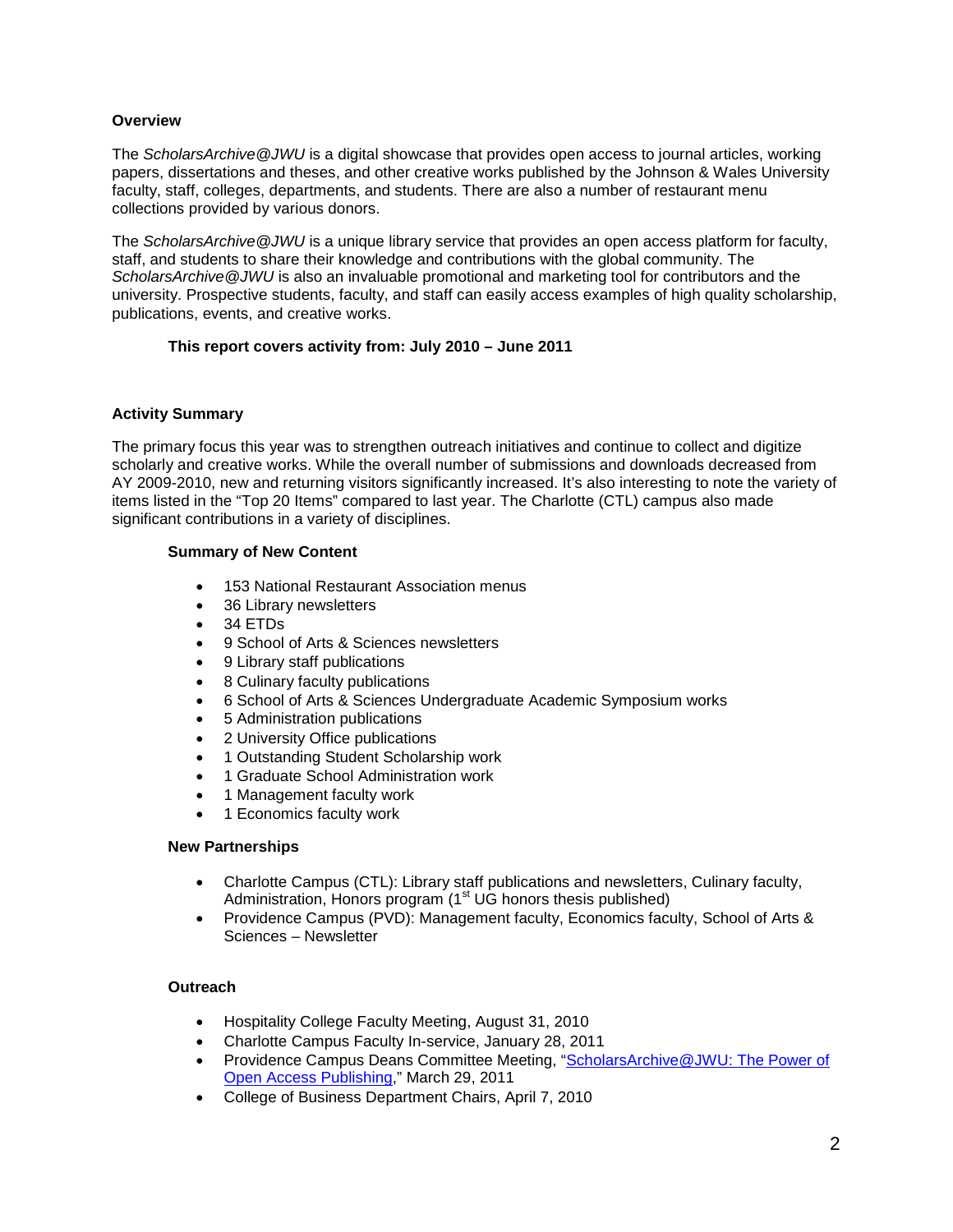- Sports, Entertainment, Event Department Chair, One on one meeting,
- Presentation to Marketing Department Chairs, April 21, 2010
- Compiled status report for Dean of Libraries to deliver at Providence Campus Deans' Retreat, June 21, 2011

#### **MEASURES OF USE**

Submissions: 266 items

Downloads: 39,025 (as of 3/26/2013)

|                      | Top 20 Items:                                                                                                                                           |                  |
|----------------------|---------------------------------------------------------------------------------------------------------------------------------------------------------|------------------|
| <u>Title of Work</u> |                                                                                                                                                         | <b>Downloads</b> |
| 1.                   | World War II Technology that Changed Warfare - Radar and Bombsights                                                                                     | 14870            |
| 2.                   | John Hazen White School of Arts & Sciences Newsletter, May 2011, Vol. 16, Issue 3                                                                       | 1664             |
| 3.                   | John Hazen White School of Arts & Sciences Newsletter, March 2010, Vol. 15, Issue 2                                                                     | 1278             |
| 4.                   | <b>First Generation College Students: The Barriers Against and Avenues Toward</b>                                                                       | 1234             |
| 5.                   | <b>Success</b><br>The Queen City Brew, Library Newsletter, Vol. 5, Issue 1, April 2010                                                                  | 1229             |
| 6.                   | <b>Communicating Who We Are: The Theory of Organizational Culture in the Workplace</b>                                                                  | 1199             |
| 7.                   | John Hazen White School of Arts & Sciences Newsletter, March 2009, Vol. 14, Issue 2                                                                     | 1120             |
| 8.                   | The Queen City Brew, Library Newsletter, Vol. 2, Issue 5, January 2006                                                                                  | 1114             |
| 9.                   | John Hazen White School of Arts & Sciences Newsletter, May 2010, Vol. 15, Issue 3                                                                       | 688              |
|                      | 10. John Hazen White School of Arts & Sciences Newsletter, May 2009, Vol. 14, Issue 3                                                                   | 518              |
|                      | 11. JWU APA Basics Handbook 2010-2011                                                                                                                   | 493              |
|                      | 12. The Pitfalls of Standardized Testing                                                                                                                | 464              |
|                      | 13. John Hazen White School of Arts & Sciences Newsletter, March 2011, Vol. 16, Issue 2                                                                 | 417              |
|                      | 14. Improving Business Performance through Effectively Managing Employees                                                                               | 396              |
|                      | 15. The Effectiveness of Direct-Instruction and Student-Centered Teaching Methods on<br><b>Students' Functional Understanding of Plagiarism</b>         | 384              |
|                      | 16. John Hazen White School of Arts & Sciences Newsletter, November 2010, Vol. 16,<br><b>Issue 1</b>                                                    | 332              |
|                      | 17. Making the "Growing" Trend a Reality: Proof That the Organic Lifestyle is Worth the<br>Money and is in the Reach of Even a College Student's Budget | 332              |
|                      | 18. The Queen City Brew, Library Newsletter, Issue 5, January 2011                                                                                      | 296              |
|                      |                                                                                                                                                         |                  |

\* Reports from AY 2006-2007 through AY 2011-2012 were completed retrospectively during March & April 2013, therefore, download data reflects totals as of March 26, 2013.

#### **Google Analytics™ Data**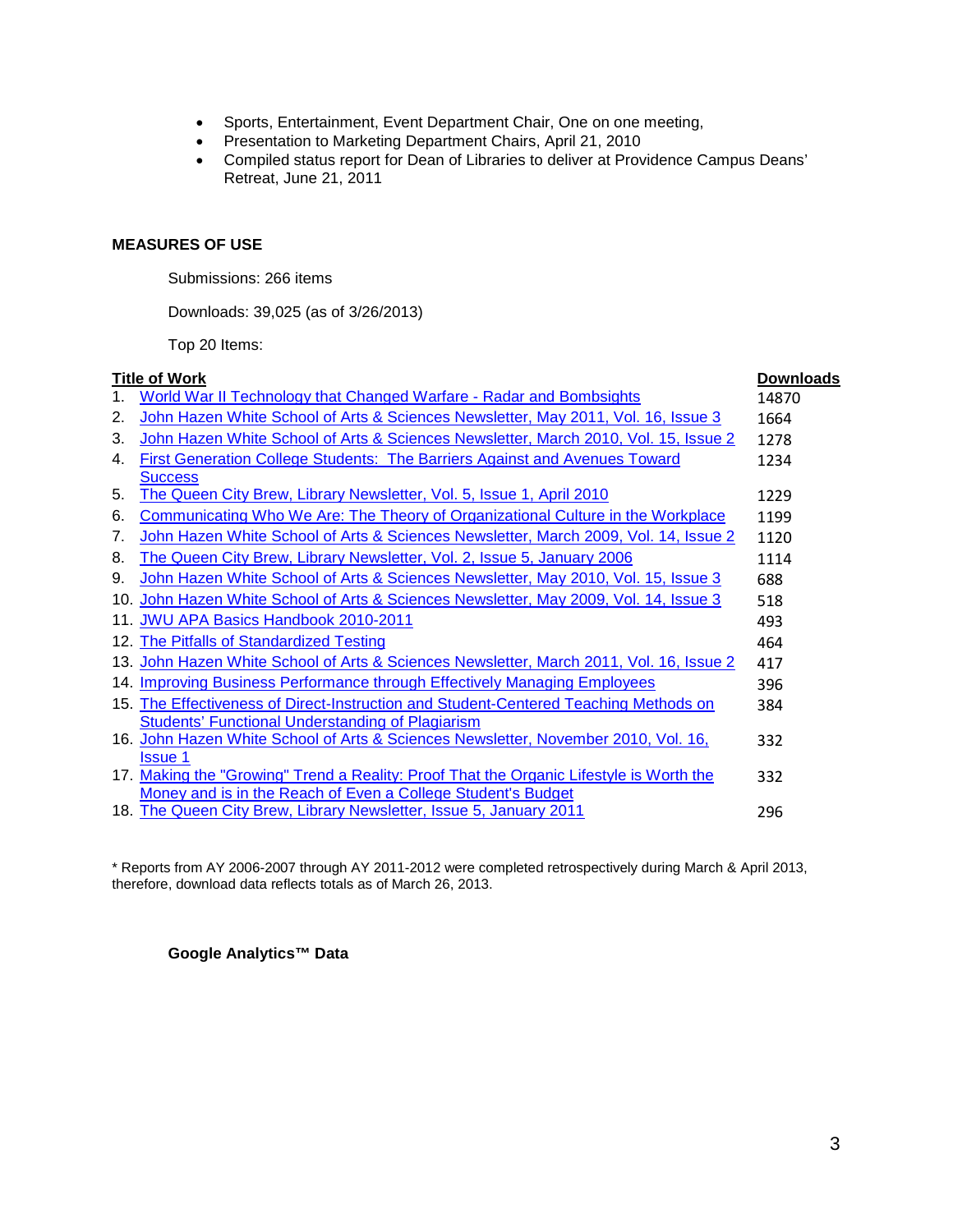



#### **Additional Google Analytics™ Data:**

- Pageviews: 28,364
- Pages / Visit: 2.32
- Avg. Visit Duration: 00:01:26
- Bounce Rate: 73.25%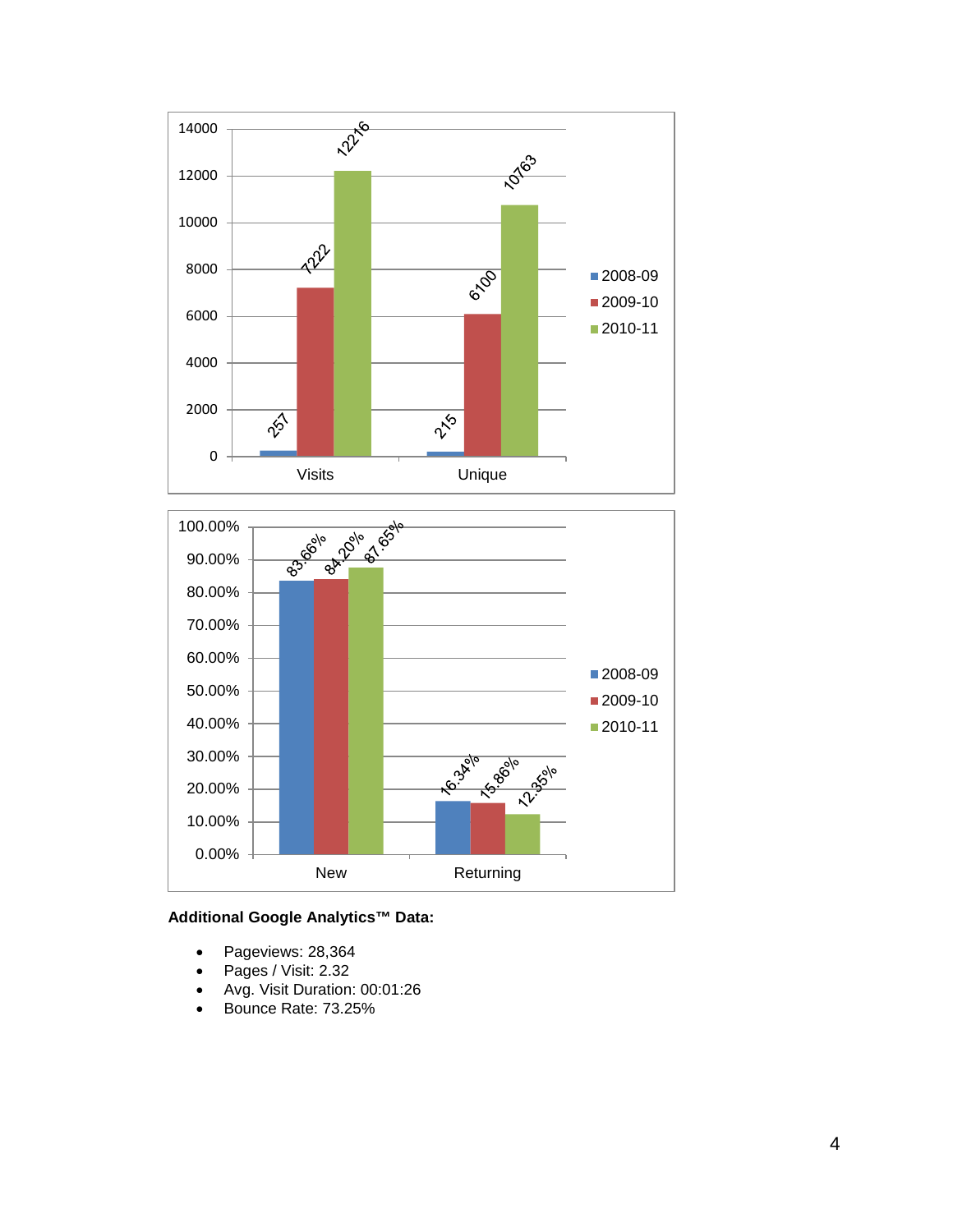#### **Staffing & Work Flow**

Staffing and work flow remained the same as previous academic year: One full time reference librarian. There is no set percentage of time or formal schedule for work related to the IR. For digitization, work increases during the spring and summer months, while outreach and marketing efforts are the mostly achieved during the academic year.

#### **Equipment**

Equipment remained the same as previous year; no updates:

- EPSON GT-20000 Scanner
- Adobe Pro 9 software
- Mobile scanning workstation with PC Desktop running Windows XP
- Office computer workstation running Windows XP
- PaperPort scanning management software

#### **Professional Development & Training**

- ACRL/New England: Scholarly Communication Special Interest Group Workshop, Olin College, Norton, MA, July 29, 2010
- [Helin Digital Collections Affinity Group Meeting,](http://helindigitalcommons.org/archive/655/) December 9, 2010
- Bepress Webinar: ["Staffing the Repository: How to build your team and use](http://digitalcommons.bepress.com/webinars/2/) it effectively," February 10, 2011
- [Helin Digital Collections Affinity Group Meeting,](http://helindigitalcommons.org/archive/672/) April 29, 2011
- Bepress client services continue to provide invaluable support related to marketing and outreach, and developing the IR in new and creative ways.

#### **Successes**

Continued outreach efforts and professional development opportunities had a great impact on the success of the IR this academic year. The trip to the Charlotte campus for the faculty in-service was the first inter-campus outreach initiative, and a great success. The addition of newsletters from the Providence and Charlotte campuses, as well as the School of Arts & Sciences resulted in a significant increase in content as well as generating traffic to the site. More restaurant menus were added from the NRA collection, bringing the current total to 509.

We also fielded another research request regarding the NRA menu collection from the Director of Communications & Knowledge Management of the National Club Association in Washington, DC.

#### **Challenges**

One of the main challenges is to keep the momentum going regarding outreach, marketing, and advertising the benefits of the IR and the depth of services provided by the library and IR coordinator. Publisher permissions and author agreements continues to be a fast-changing landscape, which is important to communicate to authors and contributors.